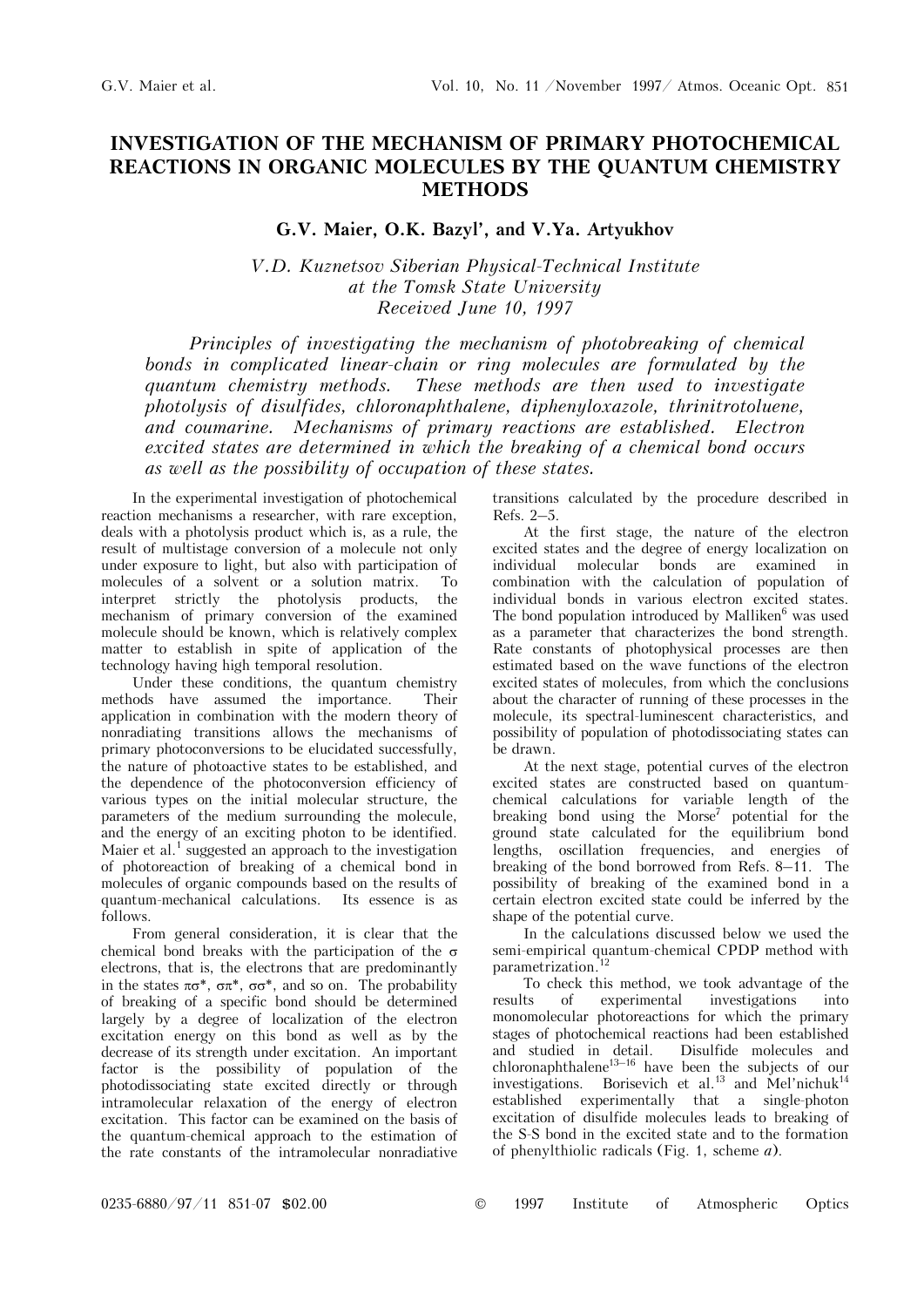

*FIG. 1. Scheme of primary stages of photolysis.* 



*FIG. 2. Scheme of electron excited states and the most effective photophysical processes in the disulfide molecules.*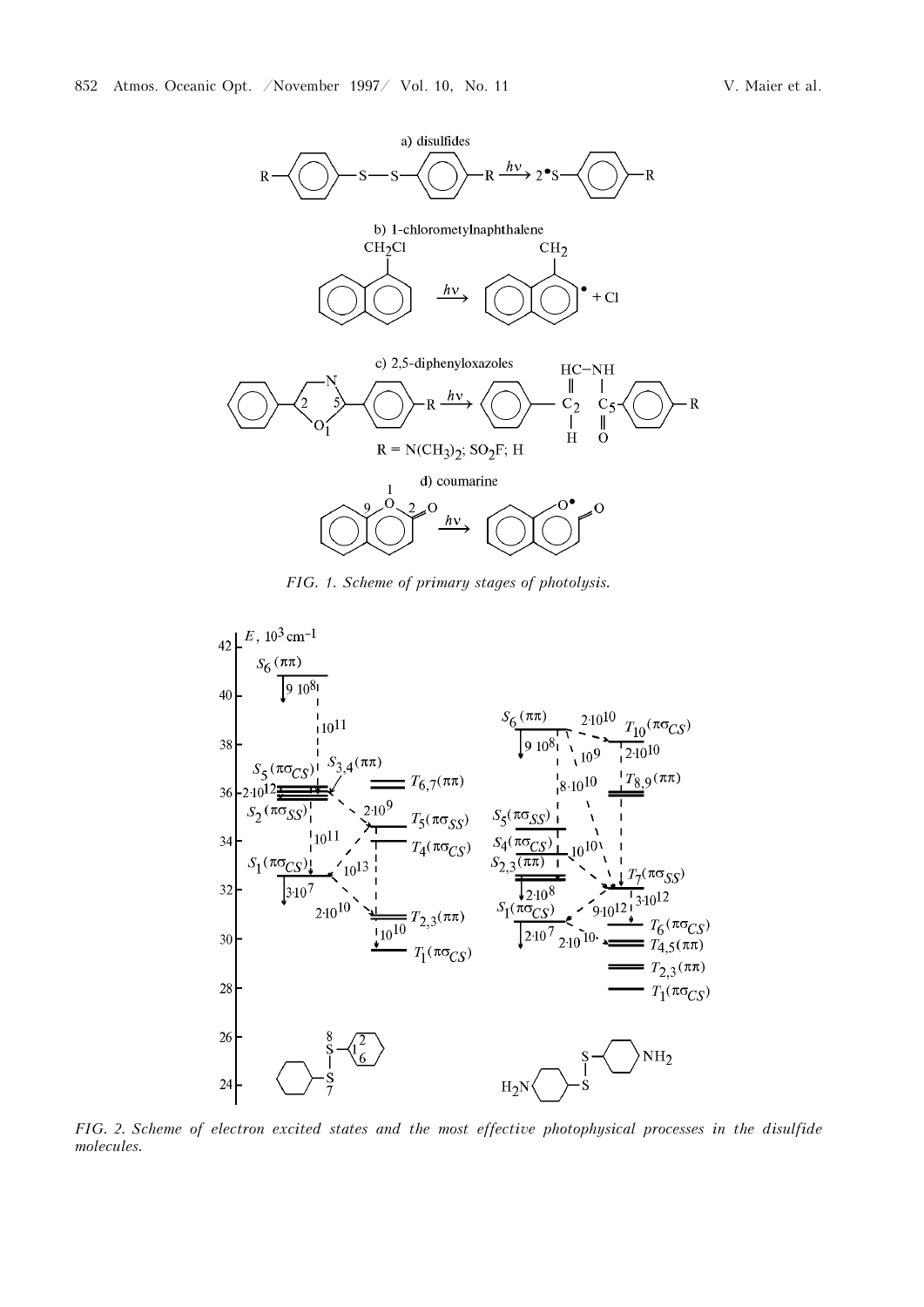Quantum-chemical investigation into the mechanism of photodissociation of the diphenylsulfide molecule allows the following  $conclusions to be drawn.<sup>1</sup> Photodissociation of the$ diphenylsulfide molecule occurs by the predissociative mechanism in the triplet state  $T(\pi\sigma_{ss}^*)$ ). Small quantum yield of the photoreaction  $(\varphi = 0.18)$  can be explained by the competition of the chemical reaction of breaking of the S-S bond itself with nonradiative processes occurring through channels  $T_5(\pi \sigma_{SS}^*) \sim T_4(\pi \sigma_{SS}^*)$  and *T*<sub>5</sub>(πσ*ξ*<sub>*SS*</sub>) ∼ > *S*<sub>I</sub>(πσ*ξ*<sub>*SS*</sub>) (*H<sub>SO</sub>* ≈ 1300 cm<sup>-2</sup>) with rate constants of ~  $10^{13}$  s<sup>-1</sup>. The rate constant of the chemical reaction estimated from the experimental<br>data was  $\sim 10^{12}$  s<sup>-1</sup>. The dependence of the The dependence of the quantum yield of photoreaction on the energy of excitation for the bis(*n*-aminophenyl)disulfide molecule was also explained. The results of calculation showed that insertion of amino-groups led to the decrease of the energy of the state  $T(\pi\sigma_{SS}^*)$ ) and changing of its position with respect to the state  $S(\pi\pi^*)$  linked with the state  $T(\pi\sigma_{SS}^*)$  by the pronounced spin-orbital interaction (Fig. 2). This means that the population of the state  $T(\pi \sigma_{SS}^*)$  through the channel  $S_6(\pi \pi^*) \sim \frac{\pi}{\pi} \sigma_{SS}^*$  for the bis(*n*aminophenyl) disulfide molecule excited to different absorption bands will be different. These results allow us to analyze qualitatively the reason for the

 difference in quantum yields of the reactions of photodissociation of diphenyldisulfide ( $\varphi = 0.18$ ) and its aminosubstituted form  $(\varphi = 0.57)$  excited with the same energies.

Photodissociation of substituted forms of the naphthalene molecules comprising the halogen atoms was investigated experimentally using the technology with high temporal resolution. It was established that during excitation of I– chlorometylnaphthalene  $(\lambda_{\text{exc}} = 313, 299, \text{ and} 266 \text{ nm})$  the C-Cl bond breaks and the  $266$  nm) the  $C-Cl$  bond breaks and methylnaphthalene radical is produced by the scheme shown in Fig. 1*b*. The reaction runs efficiently when the excitation occurs in two spectral regions: the quantum yields are  $\varphi \sim 0.72$  at  $\lambda_{\rm exc} = 313$  nm and  $\varphi \sim 0.61$  at  $\lambda_{\rm exc} = 266$  nm. However, experimental investigations did not allow us to establish unambiguously the photoreaction mechanism and the nature of the photodissociating state. The breaking of the C–Cl bond was not observed  $(\varphi \approx 0)$  when I-chloronapthalene was excited to the 266–313 nm region.

Let us analyze this photoreaction using the approach developed by us in Ref. 1. An analysis of the bond occupation showed that with excitation to singlet and triplet  $\pi \pi^*$  states, the strength of all chemical bonds changed only insignificantly, whereas with excitation to the  $\pi\sigma_{C-Cl}^*$  states of substituted forms, the strengths of the  $C-Cl$  bond and of the  $C-C$  bonds adjacent to it sharply decrease (Table I).

*TABLE I. Populations of bonds of chlorosubstituted forms of naphthalene in the ground and excited states.* 

|                         | $C-C$   |          | C-Cl                      |           | $C-C$               |          | $C-C1$   |           |
|-------------------------|---------|----------|---------------------------|-----------|---------------------|----------|----------|-----------|
| <b>State</b>            |         |          | I-chloromethylnaphthalene |           | I-chloronaphthalene |          |          |           |
|                         | $1 - 2$ | $1 - 10$ | $1 - 11$                  | $11 - 12$ | $1 - 2$             | $1 - 10$ | $1 - 11$ | $11 - 12$ |
| $S_0$                   | 1.025   | 0.976    | 0.817                     | 0.429     | 1.043               | 1.006    | 1.019    | 0.458     |
| $S_1(\pi\pi^*)$         | 0.963   | 0.965    | 0.838                     | 0.435     | 0.978               | 0.999    | 0.916    | 0.468     |
| $S_2(\pi\pi^*)$         | 0.906   | 0.954    | 0.846                     | 0.436     |                     |          |          |           |
| $S(\pi\sigma_{C-C1}^*)$ | 0.199   | $-0.442$ | $-0.286$                  | 0.123     | 0.328               | $-0.873$ | 0.511    | $-0.342$  |
| $T(\pi\sigma_{C-C1}^*)$ | 0.200   | $-0.395$ | $-0.273$                  | 0.130     | 0.979               | 0.997    | 0.915    | $-0.333$  |
| $T_1(\pi\pi^*)$         | 0.914   | 0.958    | 0.842                     | 0.441     | $-0.313$            | 0.851    | 0.500    | 0.475     |

Thus, the electron excited  $\pi\sigma^*$  states are observed for the chlorosubstituted forms of the naphthalene molecules. The C–Cl bond takes part in the formation of these states. During excitation, the strength of this bond decreases.

The increments of the lengths of the bonds that weaken with optical excitation are taken as the reaction coordinates. An analysis of the behavior of the potential curves showed that curves with the minimum, corresponding to the stable state of molecules, are typical of the excited  $\pi \pi^*$  states. This fact substantiates the above conclusion about the low probability of breaking of the bond in the  $\pi \pi^*$  states. The forms of the potential curves of the excited states of I-chloronaphthalene demonstrate the resistance of the molecule to the abstraction of chlorine in the πσ\* C–Cl states, in spite of a certain decrease of the bond strengths in these states. For the I-chloromethylnaphthalene molecule the potential curves of the states  $\pi\sigma_{C-Cl}^*$  in the reaction coordinate of the length of the C–Cl bond have the forms of the repulsive curves (Fig. 3).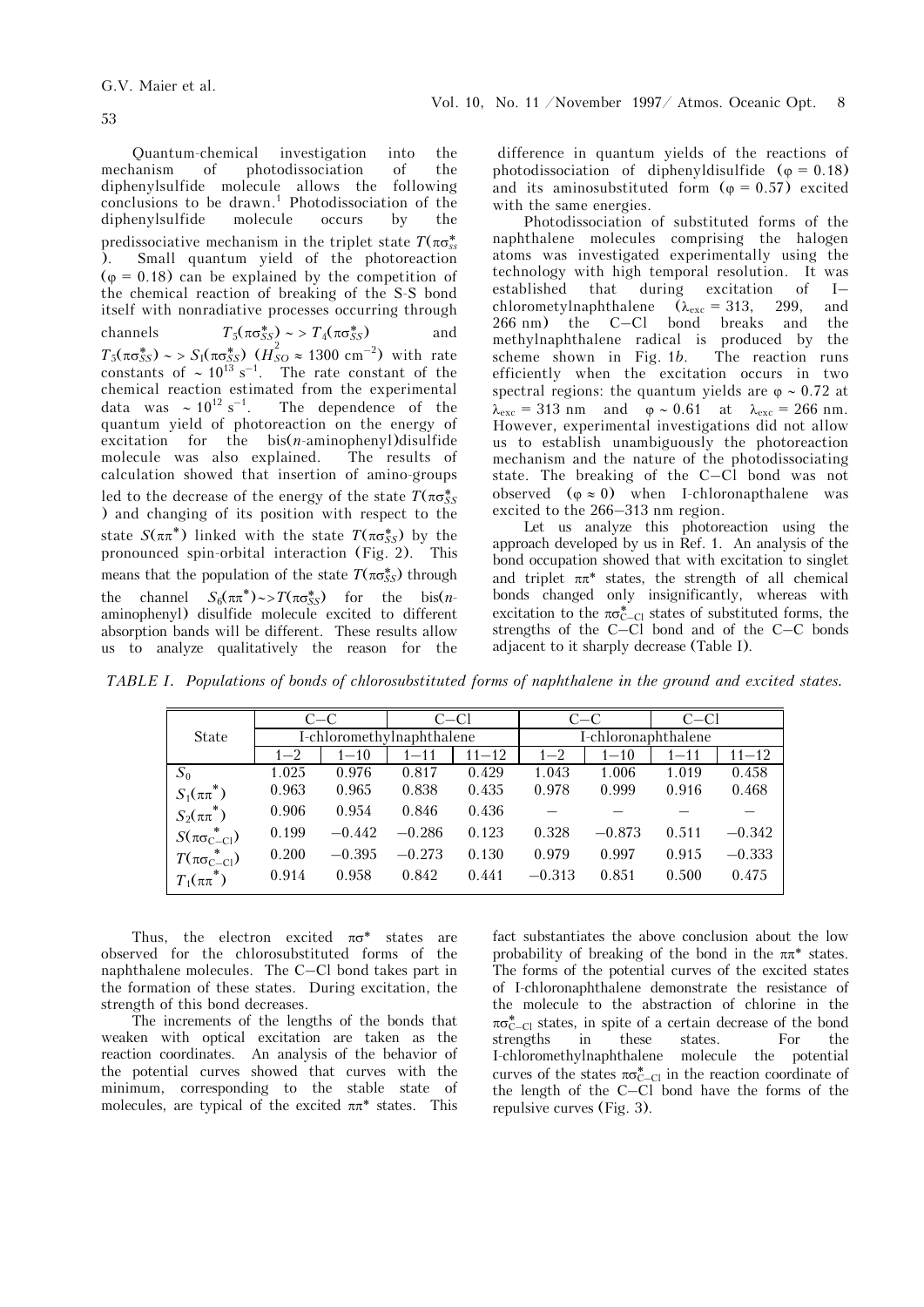

*FIG. 3. Potential curves of electron excited states of chlorosubstituted forms of naphthalene in different reaction coordinates: à) I-chloronaphthalene, b and c) I-chloromethylnaphthalene.*

Thus, three factors: lesser energy of dissociation of the bond C–Cl in comparison with Ichloronaphthalene, decreased strength of the bond with excitation, and repulsive character of the potential curves of the molecule allowed us to state that the abstraction of the chlorine atom from the Ichloromethylnaphthalene molecule can occur not only in singlet, but also in triplet  $\pi\sigma_{C-C}^*$  states. The final choice of photodissociating state can be made after consideration of the dynamics of photophysical processes in the examined molecules. In the experimental study of photo-abstraction of the chlorine atom from I-chloromethylnaphthalene, the reaction was initiated by the photons with energies  $v_{\rm exc} = 31950 - 37950$  cm<sup>-1</sup>.

In the calculated scheme, the dissociating state  $S(\sigma_{C-C}^* )$  has the energy in excess of 40, 000 cm<sup>-1</sup> and hence cannot be populated optically for excitation energies used in the experiment. The photodissociating triplet stable  $T_2(\sigma_{C-C}^*)$  is populated according to the scheme

 $S_2(\pi \pi^*) = \frac{10^{12} s^{-1}}{10^{10} s^{-1}} \rightarrow S_1(\pi \pi^*)^{\leq 3 \times 10^9 s^{-1}} \rightarrow T_2(\pi \sigma_{C-C}^*)$  Tragmentation

Thus, the breaking of the bond C–Cl in I-chloromethylnaphthalene occurs by the predissociation mechanism in the triplet state  $\pi \sigma_{C-C}^*$ . With excitation to the state  $S_1$  ( $\lambda_{\text{exc}} = 313 \text{ nm}$ ), the photodissociating state is populated through intercombination conversion  $S_1(\pi \pi^*) \sim \frac{\Gamma_4(\pi \sigma^*_{C-C})}{\Gamma_6(\pi \sigma^*_{C-C})}$ . The excitation to the state  $S_2$  ( $\lambda_{\text{exc}} = 266$  nm) does not introduce any significant change, because the predominant channel of deactivation of the state  $S_2$  is the internal conversion  $S_2 \rightarrow S_1$ . At the same time, such excitation will be accompanied with a partial loss of the excited molecules through the channel

 $S_2(\pi \pi^*) \sim \frac{\pi}{4}(\pi \pi^*)$ . This is experimentally confirmed by the decrease of the quantum yield of fluorescence from 0.013 to 0.001. It should be noted that the suggested approach allowed the photodissociation mechanism and multiplicity of the photodissociating state to be established and reasons for the absence of the analogous photoreaction in Ichloromethylnaphthalene to be understood.

Later this approach was used for theoretical analysis of the possibility of breaking of a single bond<sup>18</sup> and for interpretation of the experiments on investigation of the photoreaction mechanism.<sup>19</sup>

Thus, Bazyl' et al.18 investigated the possibility of photo-abstraction of the oxygen atom from the nitrogroup in the trinitroluene (TNT) molecule. Quantummechanical calculations of the spectrum, bond populations, and rate constants of photophysical processes in the TNT molecule suggested that the states  $S_1$  and  $S_2$  ( $\lambda_{\rm exc} = 348 - 349$  nm) are stable from the viewpoint of the abstraction of the oxygen atom from the  $NO<sub>2</sub>$  group being in the paraposition in relation to the  $CH<sub>3</sub>$  group of the TNT molecule. When the state  $S_3$  ( $\lambda_{\rm exc}$  = 346 nm) is excited, the photo-abstraction of the oxygen atom is dominant, because the rate constant of this reaction significantly exceeds the rates of other deactivation processes (see Fig. 4).

The excitation of the states  $S_4$ ,  $S_5$ , and  $S_6$  $(\lambda_{\rm exc} = 280 \text{ nm})$  introduces no principal charges in this scheme. Excitation of the molecule to the most intense absorption band ( $\lambda_{\text{exc}} = 277$  nm) causes its deactivation through two channels. The first and the main channel populates the states  $S_4$ ,  $S_5$ , and  $S_6$  through the internal conversion and then the processes described above take place. The second channel populates the states  $T_{14}$  and  $T_{15}$  through intercombination conversion. In the process of deactivation of the states  $T_{14}$  and  $T_{15}$ , the photodissociative state  $S_7$  is populated, for which the abstraction of the oxygen atom is the only channel of dissociation.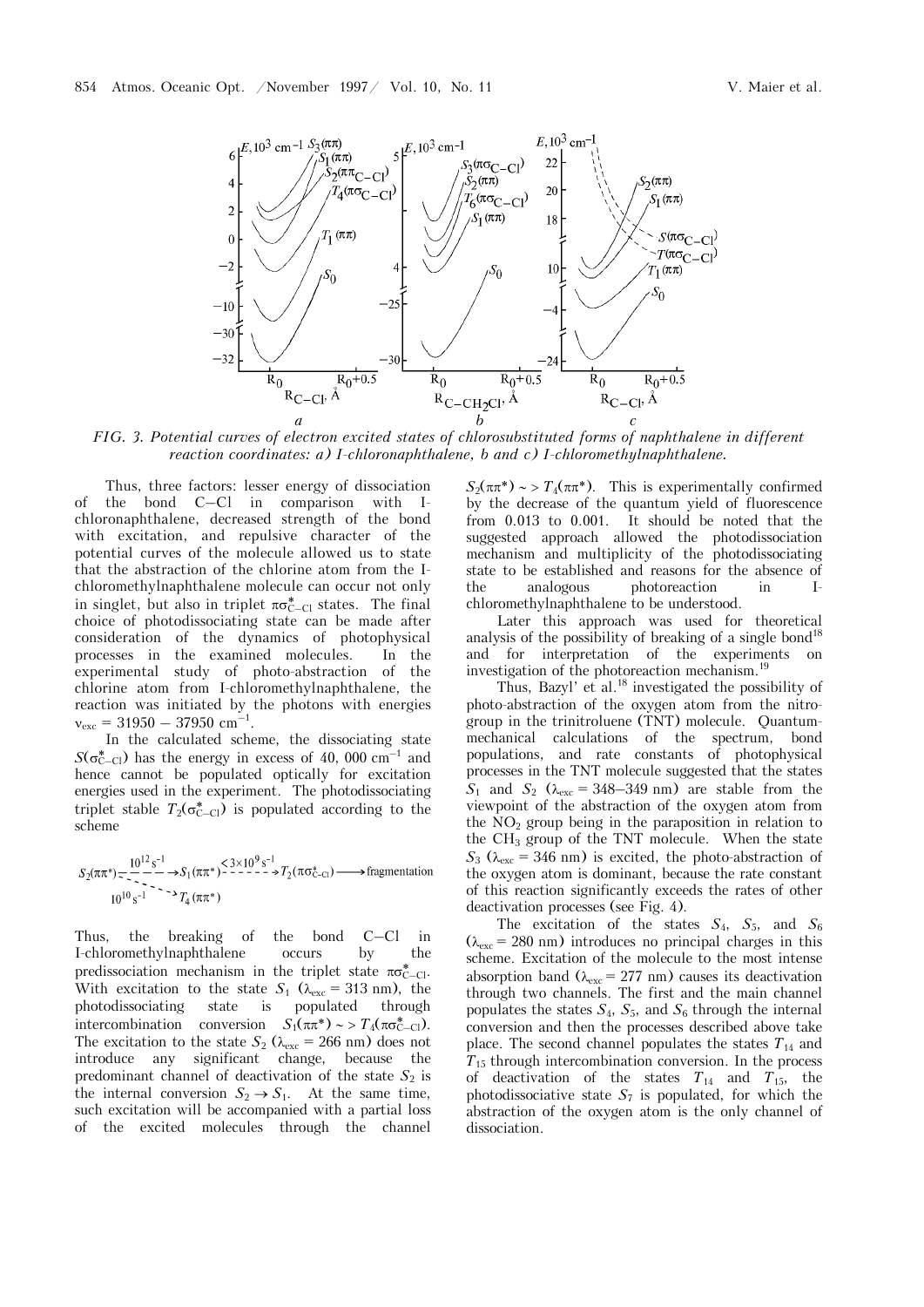

FIG. 4. Scheme of the electron excited states and rate constants (in  $s^{-1}$ ) of the most important nonradiative *processes in the* TNT *molecule.* 

The reaction of opening of five-membered ring in the 2,5-diphenyloxazole (PPO) molecule was considered in Ref. 19 together with the impact of substitution and protonation on this reaction. It was established experimentally that when the PPO molecule is excited to the intense long-wavelength absorption band in a hydrogen-containing medium (polystyrene matrix or ethanol solution), the oxazole ring opens with the formation of new NH, CO, and CH bonds by the scheme shown in Fig.  $1 c$ . The interaction with a hydrogen-containing medium was modeled through protonation of the oxazole ring of the molecule to the nitrogen atom. The part of the structure taking part in the reaction and the probability of protonation were determined by the MESP method. $20$ 

The results of quantum-chemical calculations and the approach to an analysis of the reaction of photobreaking of the chemical bond based on these results showed that opening of the oxazole ring through the breaking of the bond  $O_1-C_2$  can occur in the proton-containing medium not only in the singlet, but also in the triplet states  $\pi\sigma_{\text{CO}}^*$ , whose molecular orbital  $\sigma^*$  is predominantly localized on this bond. With excitation to this state, the decrease of the strength of the bond  $O_1-C_2$  is most

pronounced and the potential curve is repulsive in character. Photolysis with opening of the oxazole ring through the bond  $O_1-C_2$  occurs by the predissociation mechanism in the state  $T(\pi\sigma_{\text{CO}}^*)$ , because the population of the photodissociating triplet significantly increases in the course of reaction  $(k_{ST}$  increases from  $\sim 10^8$  s<sup>-1</sup> for the equilibrium conformation to  $\sim 10^{10}$  s<sup>-1</sup> for the stretched conformation). The efficiency of the reaction of opening of the oxazole ring depends on the degree of intramolecular interaction with the medium: a proton-donor medium (protonation to the N atom of the oxazole ring) considerably increases the probability of photoreaction of the breaking of the bond  $O_1-C_2$ . A substituent introduced into the five-phenyl fragment may either intensify this interaction (a donor substituent), that is, increase the efficiency of photoconversion, or weaken it (an acceptor substituent) resulting in the decrease of the photoreaction efficiency (Table II).

Investigation of the mechanism of primary photoreaction of the coumarine molecule, which provides the basis for the production of molecules forming active media of lasers that generate in the blue-green spectral region, is important for the production of photostable active media. Experimental investigations of photolysis of the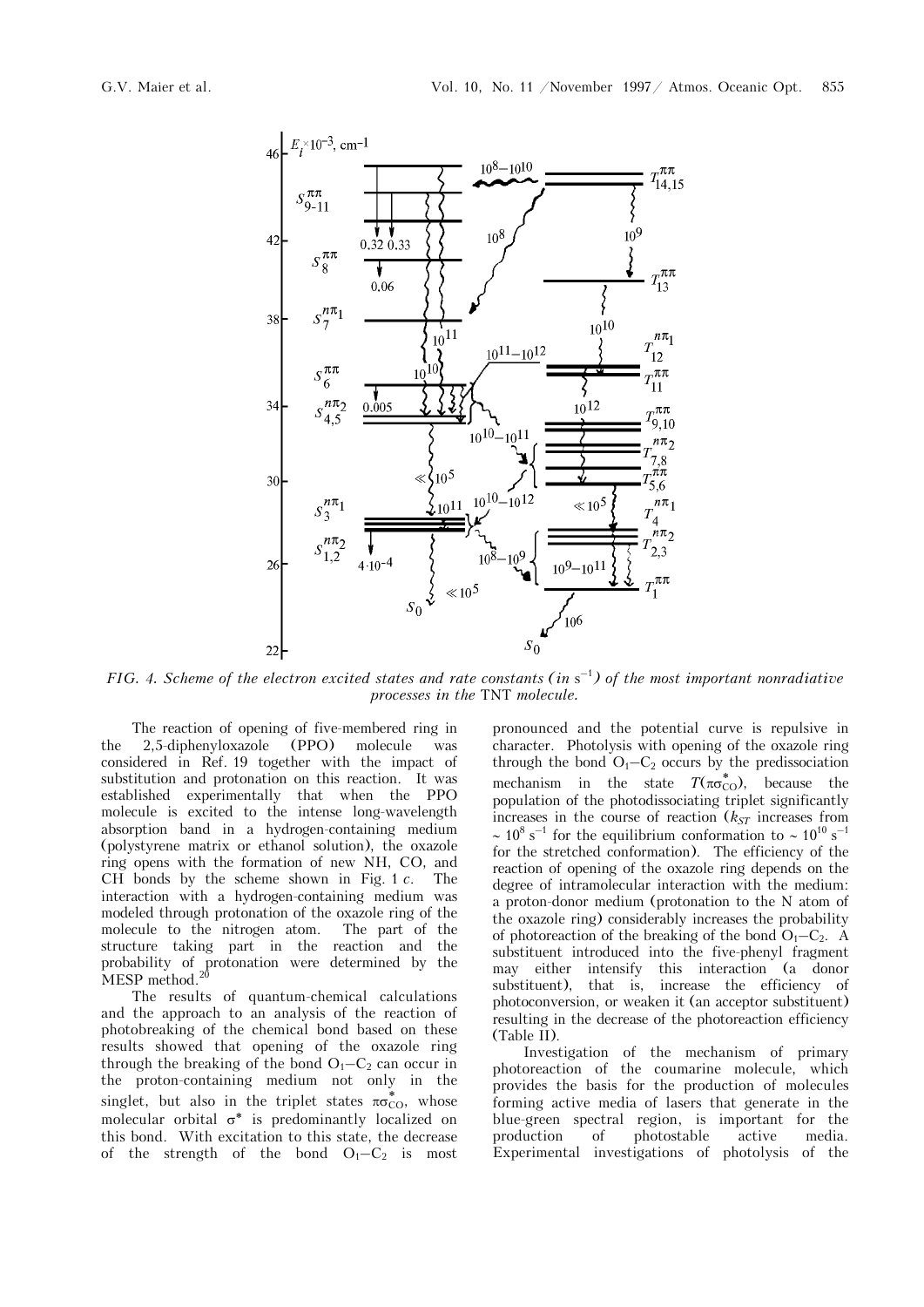molecule of nonsubstituted coumarine<sup>21</sup> established the products formed through  $α$ - and β-breaking of the bond C–O of the quinoline ring (Fig. 1, scheme *d*). However, the conclusions of Ponomarev et al.<sup>21</sup> about the nature and multiplicity of the photoactive state are doubtful.

*TABLE II. Populations of the bonds* C–O *(PAB) and the minimum MESP (U) of the nitrogen atom of the oxazole ring for different electron states of the* PPO *molecule and its substituted and protonated forms.* 

| Molecule    | <b>State</b>               | $P_{AB}$ , e |             | $\overline{U(N_{ox})},$ |  |
|-------------|----------------------------|--------------|-------------|-------------------------|--|
|             |                            | $O_1-C_2$    | $C_5 - O_1$ | kJ/mol                  |  |
|             | $S_0$                      | 0.707        | 0.704       | $-187$                  |  |
| T           | $S_1(\pi\pi)$              | 0.685        | 0.660       | $-160$                  |  |
|             | $S(\pi\sigma_{\rm CO})$    | 0.296        | 0.200       | $-325$                  |  |
|             | $S_0$                      | 0.709        | 0.703       | $-122$                  |  |
| $_{\rm II}$ | $S_1(\pi\pi)$              | 0.697        | 0.679       | $-92$                   |  |
|             | $S(\pi\sigma_{\rm CO})$    | 0.441        | 0.367       | $-338$                  |  |
|             | $S_0$                      | 0.704        | 0.702       | $-216$                  |  |
| III         | $S_1(\pi\pi)$              | 0.683        | 0.663       | $-229$                  |  |
|             | $S(\pi\sigma_{\text{CO}})$ | 0.371        | 0.190       | $-454$                  |  |
|             | $S_0$                      | 0.703        | 0.731       |                         |  |
| IV          | $S_1(\pi\pi)$              | 0.670        | 0.659       |                         |  |
|             | $S(\pi\sigma_{\rm CO})$    | $-0.033$     | 0.471       |                         |  |
|             | $S_0$                      | 0.707        | 0.732       |                         |  |
| V           | $S_1(\pi\pi)$              | 0.678        | 0.677       |                         |  |
|             | $S(\pi\sigma_{\text{CO}})$ | 0.395        | 0.626       |                         |  |
|             | $S_0$                      | 0.700        | 0.797       |                         |  |
| VI          | $S_1(\pi\pi)$              | 0.698        | 0.720       |                         |  |
|             | $S(\pi\sigma_{\text{CO}})$ | 0.292        | 0.435       |                         |  |

Note. Here, I denotes PPO, II denotes  $R = SO<sub>2</sub>F$ , and III denotes  $R = N(CH<sub>3</sub>)<sub>2</sub>$ . Protonated forms: IV denotes PPO, V denotes  $R = SO<sub>2</sub>F$ , and VI denotes  $R = N(CH<sub>3</sub>)<sub>2</sub>$ .

The calculation of population of the bonds of the coumarine molecule demonstrate the most significant decrease of the strength of the bond  $O_1-C_2$  ( $\alpha$ -bond) with electron excitation in the singlet and triplet states  $\pi\sigma_{1-2}^*$  localized on this bond. The bond  $\mathrm{O}_1\mathrm{-C}_9$ (β-bond) also weakens with excitation; however, it remains stronger than the bond  $O_1-C_2$  (Table III).

*TABLE III. Population of the* C–O *bonds in the coumarine molecule for different electron excited states.* 

| State            | $1-2(\alpha)$ | $1-9(\beta)$ |
|------------------|---------------|--------------|
| $S_0$            | 0.663         | 0.637        |
| $S(\pi\pi^*)$    | 0.635         | 0.634        |
| $S(n\pi^*)$      | 0.637         | 0.631        |
| $S(\pi\sigma^*)$ | 0.221         | 0.385        |
| $T_1(\pi\pi^*)$  | 0.645         | 0.632        |
| $T(\pi\sigma^*)$ | 0.207         | 0.386        |

Study of the behavior of potential curves attendant to variations of the lengths of the weakest

bonds C-O demonstrates that for the  $\pi\sigma_{\text{CO}}^*$  states, the potential curves are repulsive in character. It follows from the calculations that the potential curves with the minima correspond to the states  $S_1(n\pi^*)$  and  $S_2(\pi^*)$ , that is, the molecule remains stable in these excited states. For this reason, the conclusion drawn in Ref. 21 that the bond  $O_1-C_2$  of the state  $S_1$  of the coumarine molecule breaks is erroneous because, as follows from the above discussion, the state  $S_1$  of the coumarine represents the  $n\pi^*$  state for which the bonding curve is typical. Let us examine the possibility of population of photodissociating states for excitation energies used in Ref. 20. Because the singlet and triplet photodissociating  $\pi\sigma_{\rm CO}^*$  states in the equilibrium conformation of the molecule lie much higher than the energy of the exciting photon, we arrive at a conclusion that the direct photodissociation is impossible under these conditions. It is likely that the predissociation mechanism is realized under these conditions.

Considering the values of the energy of dissociation of the bond C–O ( $D_{\text{CO}} \approx 30$ , 000 cm<sup>-1</sup>) and the excitation energy ( $v_{\text{exc}} \approx 31,950 \text{ cm}^{-1}$ ), we will take into account only the electron excited states whose energies are no less than the dissociation energy and are equal or less than the excitation energy. For the examined scheme of calculation, only the states  $S_1$  and  $S_2$  meet these requirements. From the results of calculation, it follows that the main channel of deactivation of the state  $S_2(\pi\pi^*)$  is singlet-triplet conversion and photobreaking of the βbond in the state  $S(\pi\sigma_{1-9})$  (see Fig. 5).



*FIG. 5. Electron excited states and scheme of the energy deactivation for* α- *and* β-*breaking of the lactone ring of the coumarine molecule.*

Because the energy of the state  $T_3$  is less than the energy of dissociation of the bond  $C-O$ , the excited molecules deactivated through this channel